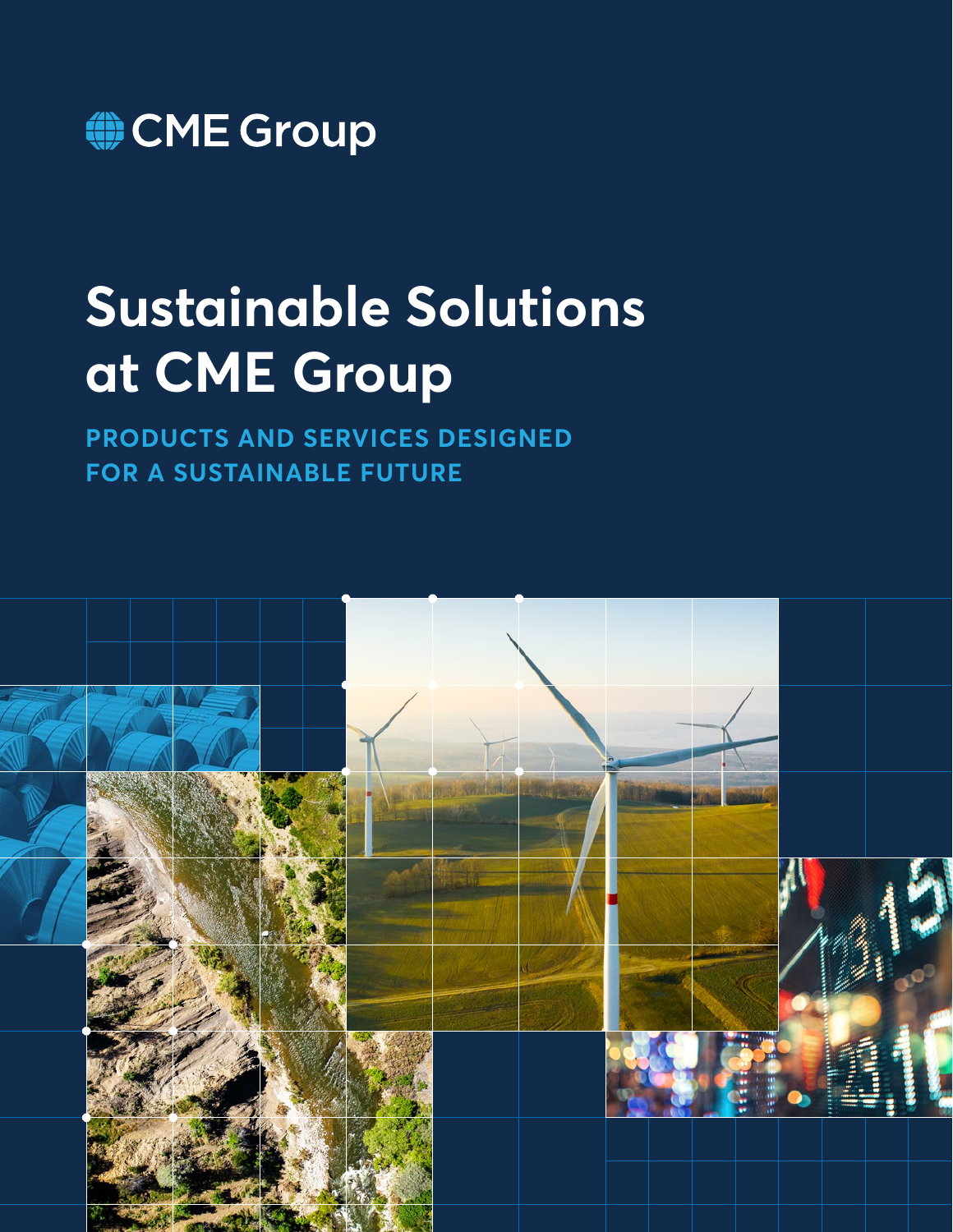**For nearly two centuries, CME Group has been improving the way markets perform, enterprises do business and economies grow.** 

**Our contracts are designed to help global clients manage price risk in today's marketplaces as they develop new technologies and other initiatives to move their industries towards alternative sources of cleaner energy, sustainable agriculture and more.** 

**In addition to developing products and services that meet our clients' evolving risk management needs, CME Group is committed to help advance a more sustainable economy overall.**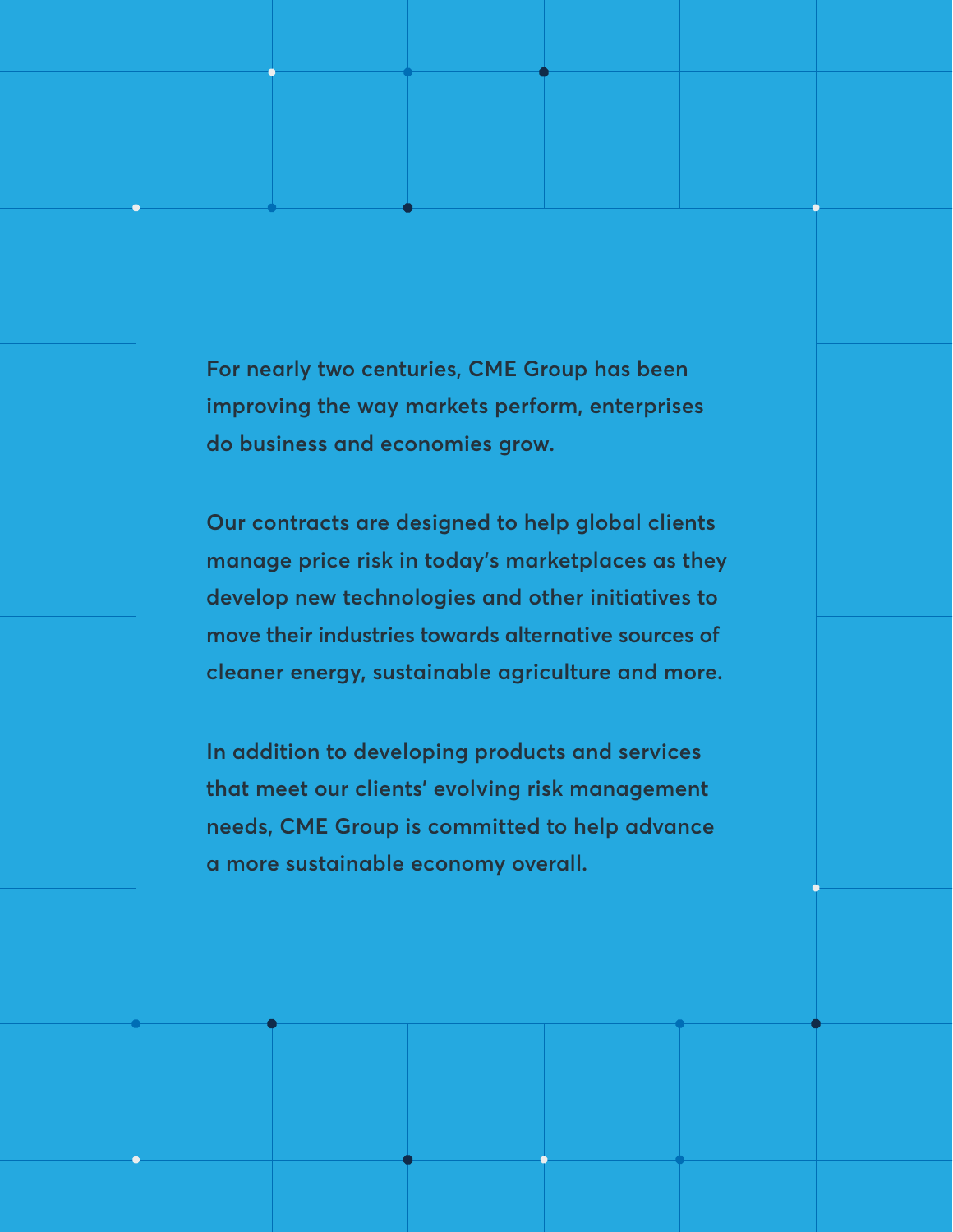### **ESG Products**

"Every industry, including finance, has been forced to change their processes and approach. As we share our lessons learned and practices related to ESG, I am hopeful that it will spark new ideas and ways we can improve the future."

**OWAIN JOHNSON MANAGING DIRECTOR, RESEARCH AND PRODUCT DEVELOPMENT**

#### **E-mini S&P 500 ESG futures**

Launched in November 2019, E-mini S&P 500 ESG Index futures were developed to meet the changing risk management needs of our clients, while also offering sustainable product choices that allow them to align their investment decisions with personal or institutional values. Since launched, these futures have continued to gain momentum, achieving \$1.25 billion in record notional open interest during 2020.

Learn more: [cmegroup.com/esgfutures](http://www.cmegroup.com/esgfutures)

#### **Nasdaq Veles California Water Index futures**

Working with our partners at Nasdaq, in December 2020, we launched the first-ever water futures contract designed to help food producers, municipalities and businesses hedge the cost of water used primarily for agricultural and commercial purposes.

Learn more: [cmegroup.com/waterfutures](http://www.cmegroup.com/waterfutures)

#### **E-mini S&P Europe 350 ESG Index futures**

Launched in May 2021, E-mini S&P Europe 350 ESG futures were designed to provide an efficient new way to capture benchmark European equity exposure and integrate environmental, social and governance (ESG) exposure into investments.

Learn more: [cmegroup.com/europe350esg](http://www.cmegroup.com/europe350esg)

#### **CBL Global Emissions Offset (GEO™) futures**

As more companies work to create a low carbon economy, demand for voluntary carbon offsets continues to grow. In March 2021, we launched our GEO futures designed to help clients manage the risks associated with voluntary decarbonization strategies.

Learn more: [cmegroup.com/geo](http://www.cmegroup.com/geo)

#### **CME Sustainable Clearing**

We offer the industry's first-ever Sustainable Clearing service to help market participants track and report on how their hedging activities are advancing their sustainability goals. Sustainable derivatives encompass both the trading of products such as carbon offsets, battery metals and bioenergy, as well as interest rate and foreign exchange futures hedging activity that is carried out to support a sustainable business.

Learn more: [cmegroup.com/sustainable-clearing](http://cmegroup.com/sustainable-clearing)



E-mini S&P 500 ESG futures achieved **\$1.25 billion** in record notional open interest during 2020.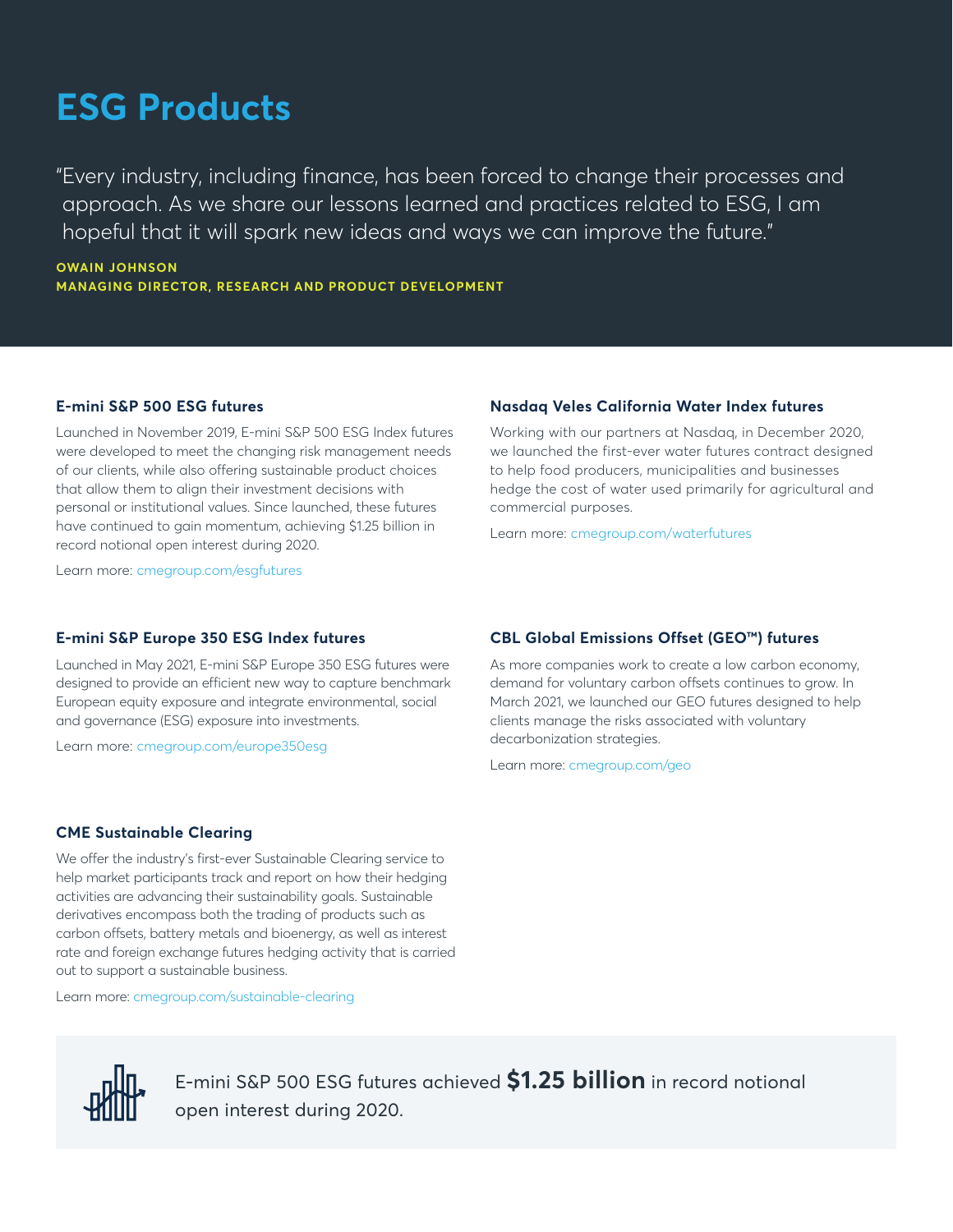# **Metals Products**

A broad array of our precious, base and ferrous metals includes products that are highly recyclable and used in a variety of green technologies, from electric vehicle (EV) parts and batteries, to wind turbines, energy storage and solar panels.

#### **Gold**

Recycled gold accounted for nearly 30% of global gold supply in 2019.

#### **Silver**

Virtually every electrical connection in a vehicle has silver; electronic vehicles (EVs) are expected to account for 49% of silver use in automobiles by 2040.

#### **Platinum and Palladium**

- Main application for both metals is in automotive catalytic converters; these metals act as a sponge to soak up hydrocarbon emissions.
- Scrap recyclers can salvage up to 90% of the palladium found in catalytic converters, making them the most common recycled catalyst.

#### **Aluminum**

- 75% of aluminum ever produced is still in use today.
- We offer an **Aluminum Auction** platform where buyers and sellers can execute the physical transfer of eligible aluminum on a spot transaction basis. Price transparency through the CME Platforms Auction could promote low-carbon practices and increase the accessibility of low-carbon aluminum.

#### **Copper**

Key component in virtually every sustainable energy application, including EVs, wind turbines, solar panels and energy storage; copper is the most reused metal on Earth.

#### **Steel**

- Can be used infinitely; over 90% of steel worldwide is recycled.
- **• Recycled Steel futures contract** In 2020, around 530,000 tons of recycled steel was hedged on CME Group exchanges, via our Recycled Steel futures contract, which enables risk management for this key scrap market.
- The use of one ton of recycled stainless steel scrap in stainless steel production could reduce CO2 emissions by 4.3 tons.

#### **EV battery metals**

- **• Cobalt and Lithium futures** are both tradable at CME Group.
- Along with nickel, cobalt and lithium are the main component metals used in lithium-ion batteries that power EVs.
- Battery metal futures will offer miners, battery suppliers, automakers and merchant traders a way to manage risk, while giving other financial market participants access to opportunities in this growing market.

#### **Many of our metals products adhere to:**

- *Organisation for Economic Co-operation and Development's (OECD)* Due Diligence Guidance
- *London Bullion Market Association's (LBMA)* Responsible Sourcing guidelines

These guidelines provide detailed recommendations to help companies respect human rights and avoid contributing to conflict through their mineral purchasing decisions and practices.





Gold is **100%** recyclable

Aluminum is **100%** recyclable

Copper is **100%** recyclable

Steel is **100%** recyclable

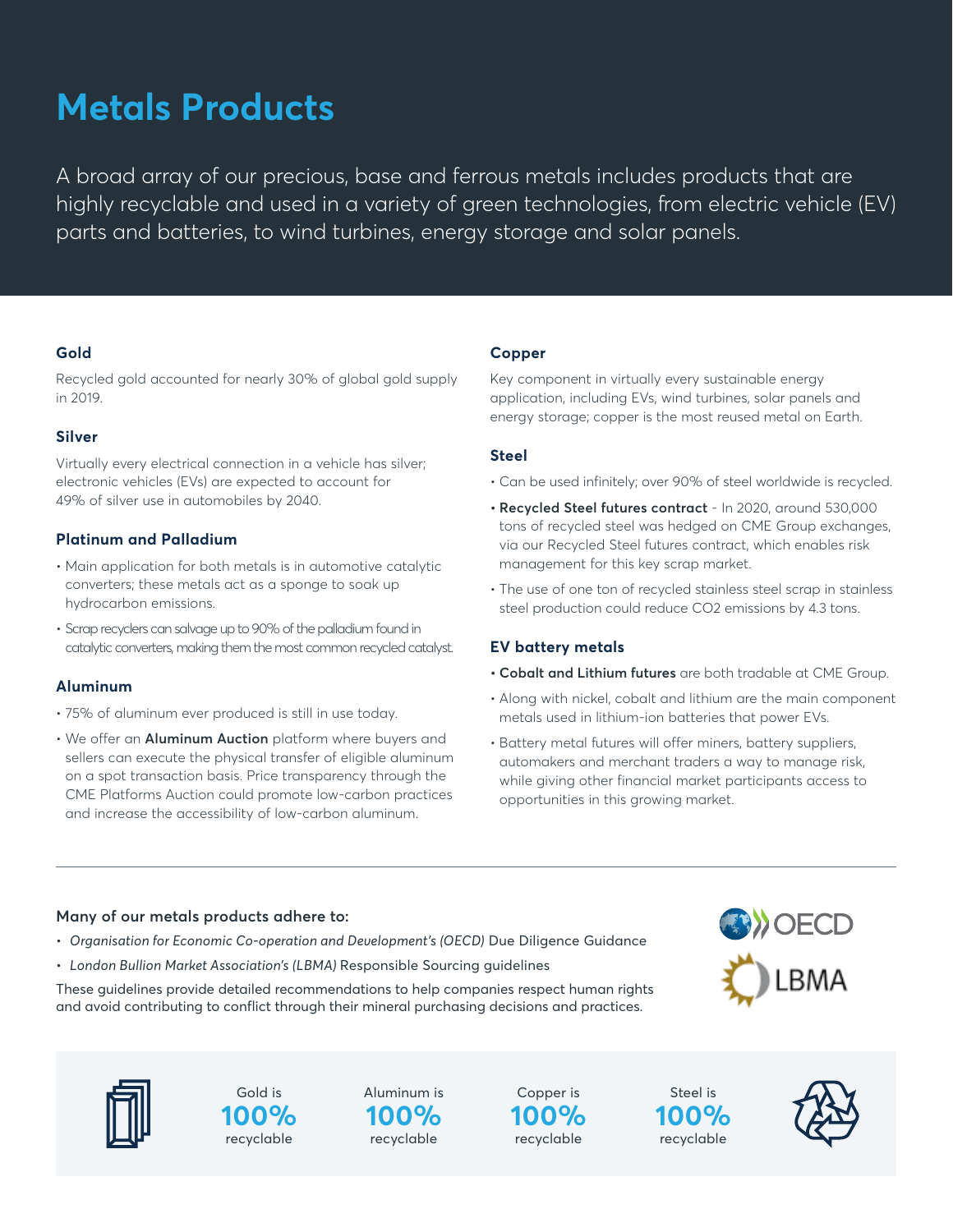# **Fossil Fuels and Food**

"In the near-term, GEO futures will provide a regulated, market-based solution to address risk management needs. These contracts create a standardized pricing benchmark to help facilitate long-term climate goals that impact our planet for the better"

**PETER KEAVEY MANAGING DIRECTOR OF ENERGY PRODUCTS**

#### **Emissions offsets and carbon allowances**

As more businesses have pledged to reduce their overall carbon footprint, we have seen an increase in demand for tools to help our clients manage these emerging risks efficiently.

- CBL Global Emissions Offset (GEO™) futures
- Nature-Based Global Emissions Offset (N-GEO™) futures
- California Carbon Allowance futures
- California Low-Carbon Fuel Standard futures
- European Union Carbon Allowance futures
- Regional Greenhouse Gas Initiative futures

#### **Existing low-carbon products and bridge fuels**

- Natural Gas futures and options
- LNG futures
- Weather futures and options help utilities better manage energy supply and demand around heating degree and cooling degree days

#### **Bioenergy products**

- Our Bioenergy futures remain highly active, providing market participants with a tool to manage price risk in renewable transport fuels.
- CBOT Ethanol futures
- Chicago and NY Platts Ethanol futures
- Various European Biodiesel futures

#### **Other new products**

Waste-based products, like Used Cooking Oil Methyl Ester (UCOME) futures, are increasingly in demand as a source of clean energy. Our used cooking oil contracts help clients manage the price risks associated with this emerging market and deliver solutions to meet changing consumer preferences.



Our contracts are designed to help global customers manage price risk in today's energy and agricultural ecosystems. Clients can then consider the development and implementation of new technologies and other initiatives such as more environmentally friendly energy and sustainable agriculture.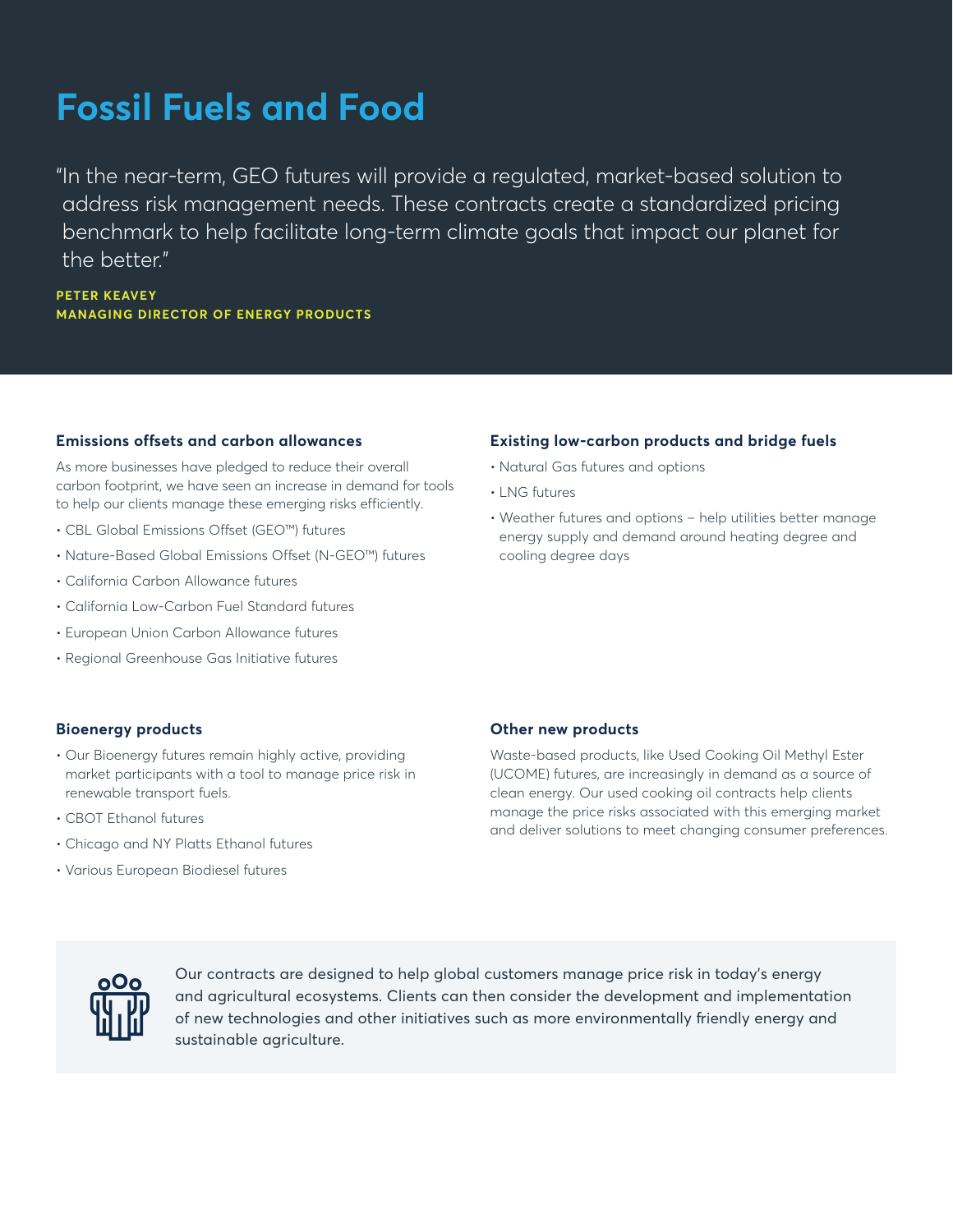### **Market Data**

Along with our slate of tradable products designed to provide access to emerging ESG markets, we are providing alternative solutions in the form of data products.

Data is one of the most sustainable products available and helps to power the ESG marketplace. As more investors consider ESG factors for their strategies, we are continuing to develop new data products to help address the growing environmental interests of clients across financial and commodity markets.

#### **CME Group data via Google Cloud**

Clients can access CME Group delayed and JavaScript Object Notation (JSON) formatted futures data through Google Cloud. With the addition of these native cloud solutions, it is easier than ever for clients to consume our valuable suite of market data products.

#### **[Indigo Ag](https://www.cmegroup.com/market-data/indigo-ag.html)**

Use satellite-based imagery to understand the status of a given crop with two new datasets: Crop Health Index and NDVI, covering crop conditions and progress.

#### **[Hemp pricing data](https://www.cmegroup.com/content/cmegroup/en/media-room/press-releases/2020/12/15/cme_group_adds_newhemppricingdatatocmedatamine.html)**

Access benchmark wholesale hemp pricing data alongside nearly a petabyte of historical data for futures and options across every investible asset class.

#### **[RS Metrics](https://www.cmegroup.com/market-data/rs-metrics.html)**

View trends and estimates for global copper production based on changes in daily, weekly and monthly growth in raw materials, covering 250 smelters and storage facilities.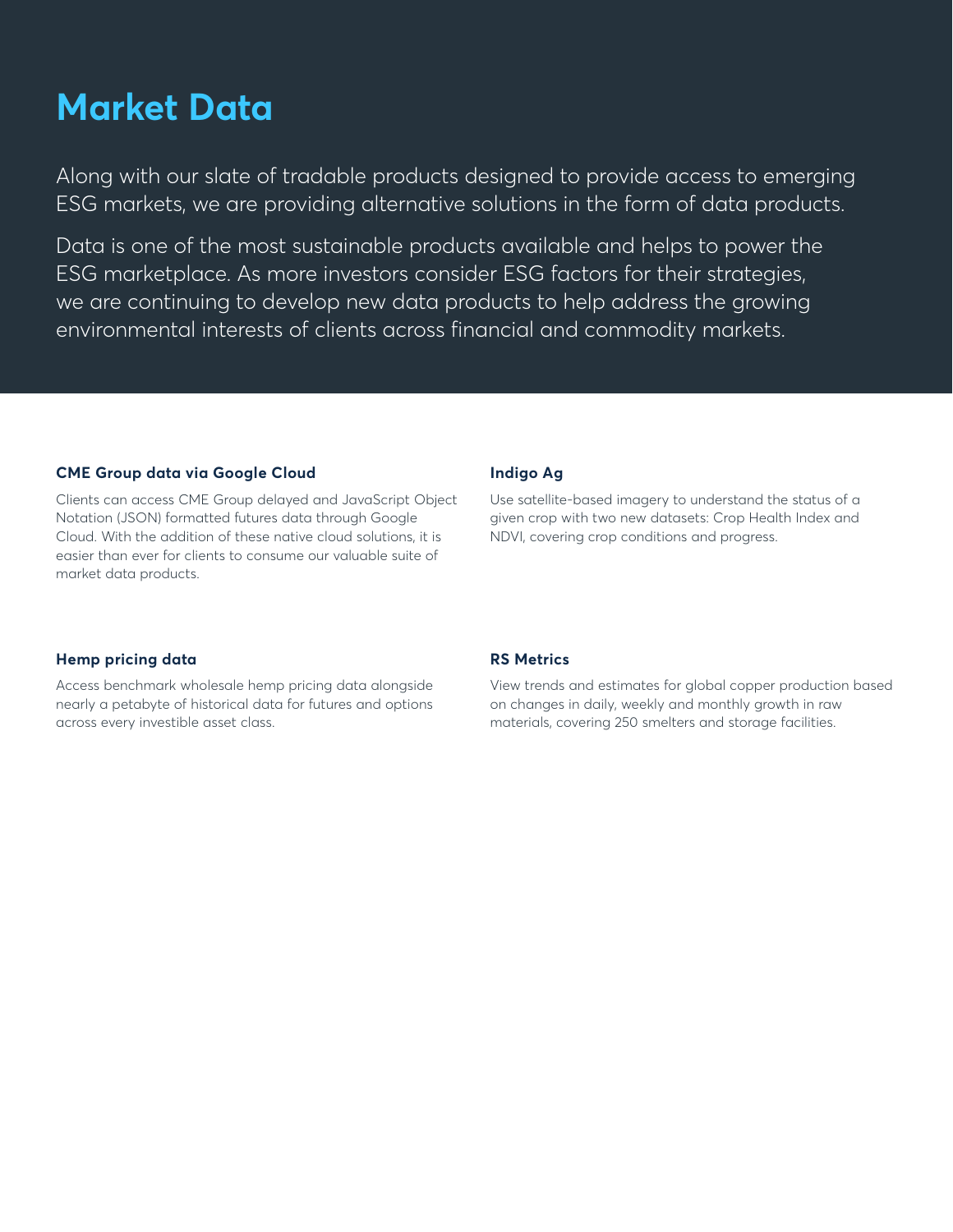### **Additional resources**

Sustainable Solutions at CME Group **[cmegroup.com/esg](http://www.cmegroup.com/esg)**

ESG at CME Group **[cmegroup.com/company/corporate-citizenship/esg](https://www.cmegroup.com/company/corporate-citizenship/esg.html)**